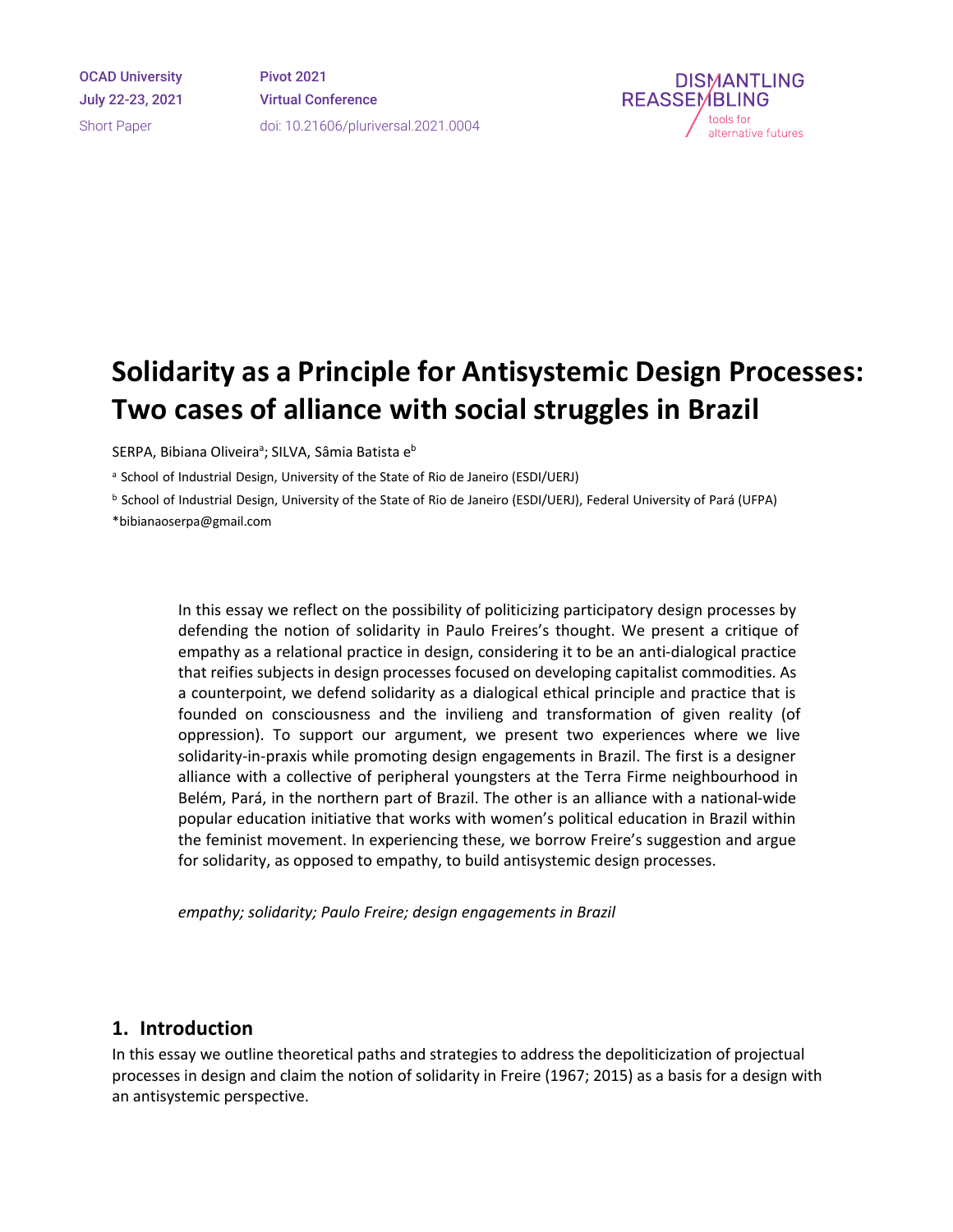In the first part, we present a critique of empathy as a relational practice in design projects. We recognize empathy as a very narrow notion, which delimits the designer's relationship with users to the conditions of commodity development. In this process, the designer has the task of accessing users' emotions, revealing their desires through products and services. Endowed with exclusive agency in this process, the designer acts as subject while the other participants, users, are reified and their historical, political, and social context is placed in the abstract for design purposes.

In counterpoint, we defend the notion of solidarity as an ethical principle that should guide engaged and politicized design processes. We understand solidarity as an action of political responsibility towards the critical recognition of oppressions and the overcoming of the oppressed-oppressor contradiction.

The praxis based on solidarity proposes to the designer a process of self-transformation by real engagement in the dialectical contradiction, posed by his or her position both in the design process and in the ordering of systems of oppression. This demystifies the uniqueness of creative designer subject and the solutionist perspective and, at the same time, enunciates the possibility of critical awareness about structural issues that define the need to generate a new product, service or any design solution.

Finally, we introduce two experiences of solidarity-in-práxis that bring concreteness to our arguments. The first is a designer alliance with the Terra Firme collective in Belém, Pará, in the northern part of Brazil and the other experience is an alliance with Universidade Livre Feminista, a popular education network within the feminist movement in Brazil.

## **2. Empathy in the design process**

The notion of "empathy" has gained ground in design discussions since the formulation of Human Centered Design (HCD), and has projected itself as the essential skill of designer thinkers linked to innovation consultancies (Brown, 2010). In these approaches, empathy is recognized as the ability to put oneself in the other person's shoes and supposedly leads the individual to understand the world as the other person does. Dandavate, Sanders, and Stuart (1996) understand that empathy is related to the ability to understand and experience feelings, thoughts, and experiences even if they are not explicitly communicated. The authors believe that this ability is necessary to the designer because the recognition and response to these feelings would be, in this perspective, determinant for the success of products, since they allow the designer to anticipate solutions according to subjectively expressed needs. This competence, then, would allow the designer to design desirable solutions and meet the users' needs through new products or services.

For a HCD or Design Thinking process to be conducted, it makes use of previously developed design tools that supposedly allow the user to express himself or herself in a more rational or emotional way, according to the specificities of each toolkit. It is possible to notice that, in these approaches, the emotional factors of users or consumers are understood as the great "mystery" to be unraveled by designers and planners engaged in product or service development. The notion of empathy, in this way, is restricted to merely speculative and commercial objectives, even though the insertion of users gives the tools a consultative and, sometimes, participative character.

In this context, the designer's experience of empathy with users starts from a delimitation given by the product or service to be designed, that is, it is restricted to the specific conditions of the commodity. The empathy supposedly practiced by the designer is only able to unravel such mysteries in the relationship of the commodity with the user and in the exclusive environment of this encounter. Consequently, this experience reduces the understanding of a problem situation as a design opportunity, which, depending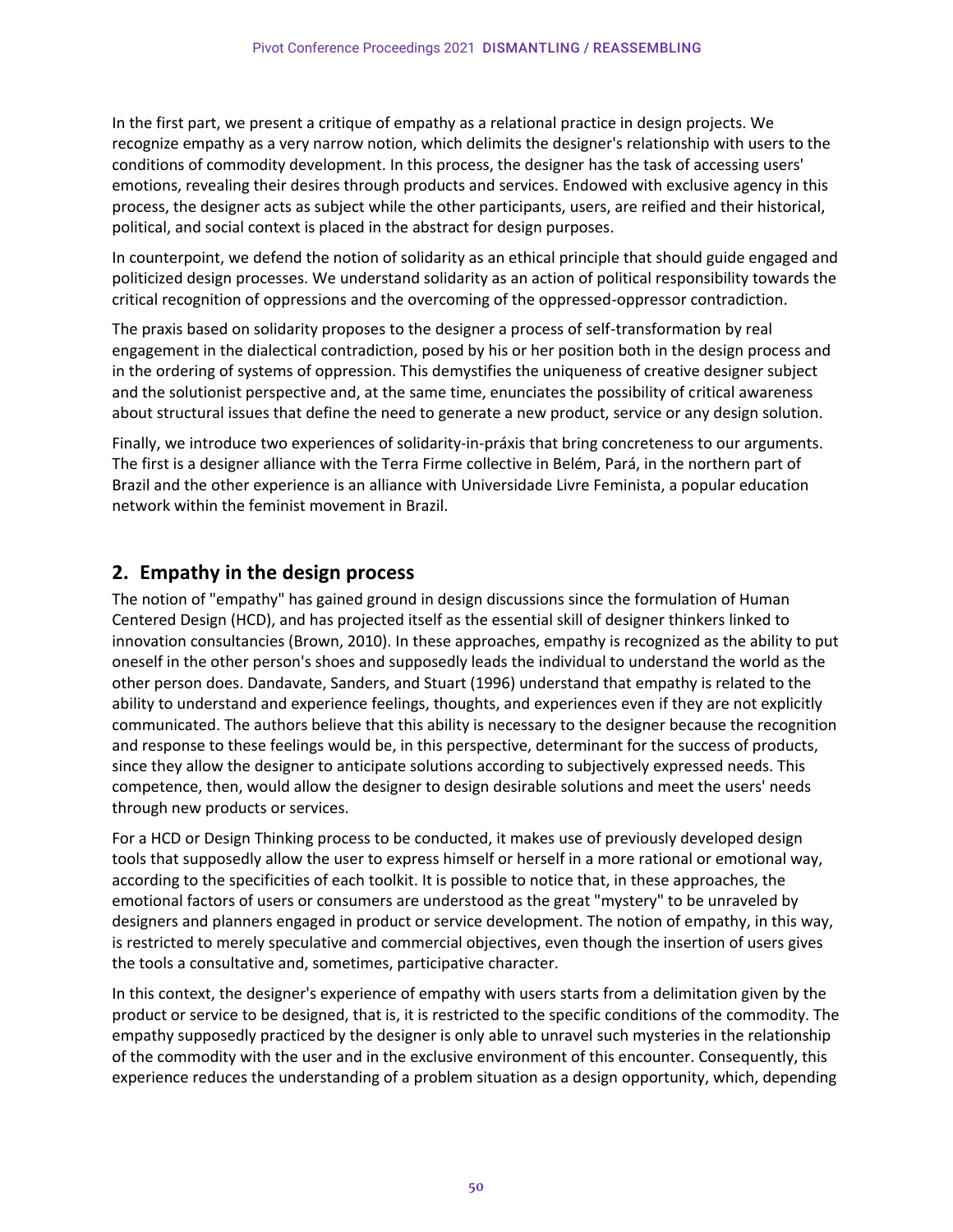on the given reality, leads to the abstraction of the concrete situation of oppression for design purposes, erasing significant issues that qualify the complexity of the investigated historical-political-social context.

The issue becomes even more tense when we understand that this empathic relationship, in fact, places all power of action (agency) in the designer, who guides the development of the commodity from his or her own perceptions, often claiming a "technical" profile influenced by access "to the deepest levels of user expression" (Sanders, 2002) to make the best possible decisions on that matter.

In design processes that have the notion of empathy as a principle, the unequal power relations between designer and researched subjects, who are reified, are strengthened and amplified to the extent that the designer defines what serves or not as a solution to a design problem identified by the designer himself or herself in a much broader and more complex situation (of oppression). Empathy in design processes, therefore, can be associated with the objectification and dehumanization of subjects, having the development of the commodity as its only interest.

## **3. Solidarity as a principle for antisystemic design practices**

The critical approach to reality, which in Freire (1967; 2005) is part of the process of conscientization, can be a key moment to think of the design process as a process allied to the struggle of the oppressed. Freire (2005) highlights the importance of the educational process being forged with the oppressed, and not for the oppressed. In the same way, we defend design processes that are entangled in the collective unveiling of reality, where everyone understands themselves as political subjects, and where there is not one social group at the service or subjugated to another. This humanization allows the overcoming of the objectification promoted by the capitalist consumer culture, which hides the structural oppressions in order to "solve" its symptoms through products. The designers, aware of such relationships, position themselves on the side of the oppressed, understand themselves as the oppressed persons too, and start to fight in alliance with the others.

The defense of solidarity as a prerogative to promote a design with an anti-systemic perspective requires that we do more than just recognize that there is a problem, or worse, recognize that there is only a design problem. It is necessary to unveil the structures that engender situations of oppression, access the affected communities, and collectively build an identity of struggle, in order to contribute to the confrontation of the causes of the oppressive situation.

As Freire (1967) states, it is the critical insertion of oppressed subjects into a given reality that leads them to situated criticism and the desire to transform that situation, based on a lucid perspective of the historical and political context. The pedagogical character of liberation requires the commitment of the oppressed to overcome the situation of oppression to which they have been subjected.

In this way, revolutionary leadership understands the liberation process as a pedagogical process, but not without method. According to Pinto (1986), method is the intention transformed into act, it is the expression and materialization of one's own consciousness. The pedagogical experience of liberation occurs in co-intentionality, in contrast to a pseudo-participatory process.

We reject the notion of empathy in participatory processes because we understand it to be part of an anti-dialogical design practice. To explain this issue, we return to Paulo Freire. When presenting the theory of anti-dialogical action, which creates and perpetuates oppressions, he states that "one of the characteristics of these forms of action, almost never perceived by serious but naïve professionals, is the emphasis on the localist view of problems and not the view of them as dimensions of a totality". In this elucidation, we can consider that the notion of empathy confounds the understanding of the totality of oppressive situations and limits the agency of the subjects by concealing the dialectical character of the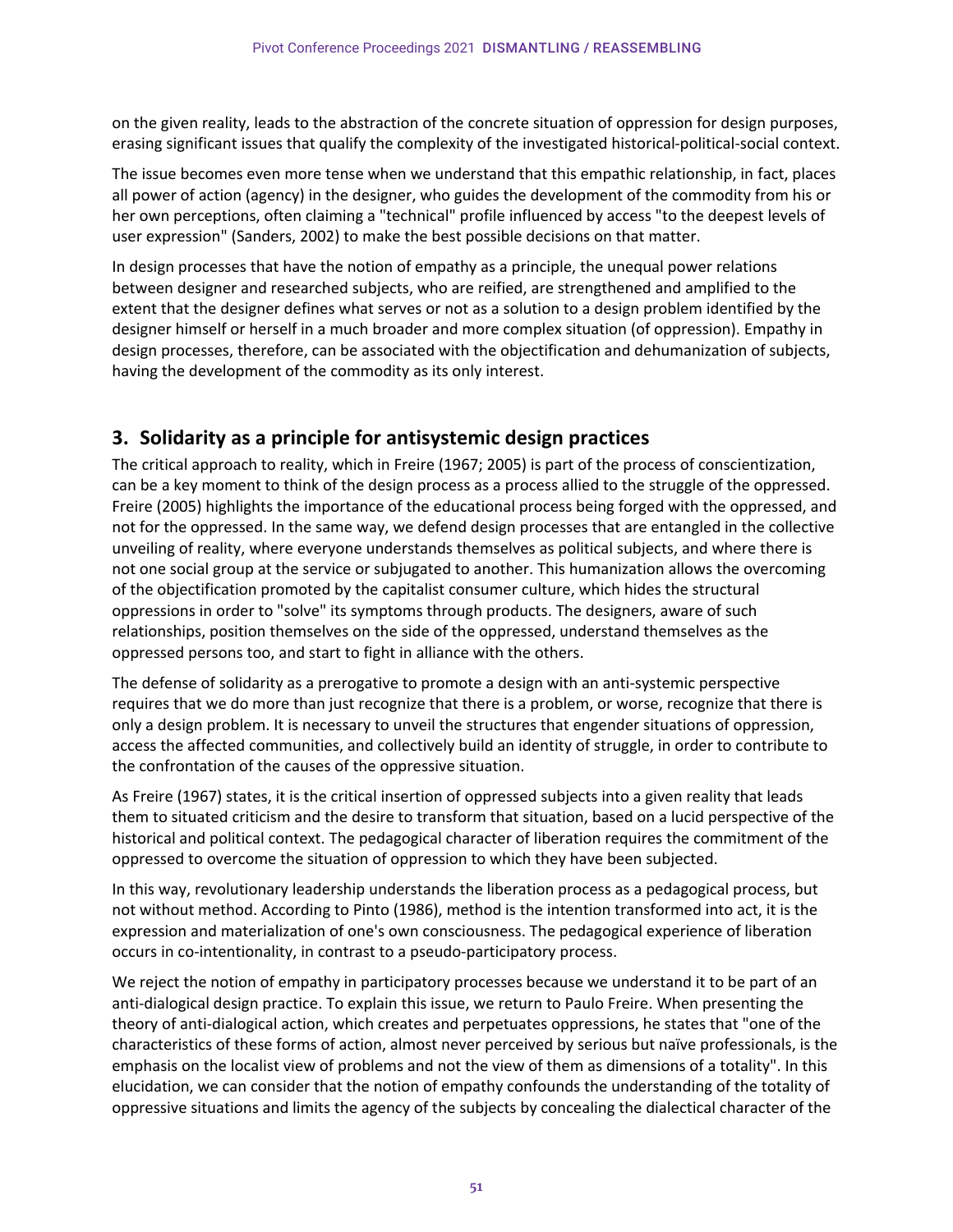structures of oppression, in this case in particular the class structure and, therefore, the monopoly of production that underlies the capitalist mode of production, which in the processes discussed here, has in the designer the subject that owns power and agency.

Solidarity, on the other hand, is part of a dialogical practice of design, where an alliance between subjects is possible in the unveiling of reality and in confronting situations of oppression. In this way, we can understand that there is a shared agency. This agency is, according to Fernandes (2016), a primordial element in praxis, the dialectical unity between theory and practice that enables movement amidst the concrete contradictions given by the situation of totality and by the design process inserted in this context. Through shared agency and in the collective exercise of praxis, the subjects develop capacity and motivation to seek a liberating and humanizing path, playing a dialectical role in relation to the oppressive structure between oppressed and oppressors.

Moreover, solidarity-based praxis is a process of self-transformation for designers through a real engagement with the dialectical contradiction inscribed by their position in the project and within systems of oppression. This engagement demystifies the designer as creator and problem-solver and, at the same time, enunciates the possibility of a critical consciousness about structural issues that define the need (or not) to generate any design solution.

## **4. Two cases of alliance with social struggles in Brazil**

We present two experiences where we live in solidarity in practice while promoting design engagements in Brazil. The first is a design alliance with the collective Terra Firme in Belém do Pará, in the northern part of Brazil. Terra Firme works with multiple artistic expressions as a practice of resistance in a violent neighborhood. The other experience is an alliance with a popular education network within the feminist movement in Brazil. The Free Feminist University is an anti-systemic platform for political education that aims at thickening political consciousness within popular women and strengthening the feminist struggle from the bottom up.

#### *4.1. Unveiling oppressions through design with the Terra Firme Collective*

An alliance process to overcome oppression has been promoted since 2018, through addressing design practices with a group of young people from the outskirts of Belém. The youth collective is dedicated to promoting social transformation in the periphery, through cultural actions in different artistic languages. It develops workshops, exhibitions, debates, joint efforts and campaigns in favor of peripheral youth and the valorization of Afro-indigenous ancestry. These young people suffer daily oppression from class, gender, race and sexuality. Social, cultural and economic opportunities are historically denied to this group, which is also the main target of the violence suffered by the periphery, driven especially by the dispute between the police and the militias over the drug market in the neighborhood.

With the advent of the new coronavirus pandemic, the peripheries of Brazil suffered from the rapid spread of the virus in parallel with the dismantling of the health system carried out by the Federal Government, represented by the neoliberal president Jair Bolsonaro. The lack of basic sanitation; the stocking of small houses; the suppression of demand for public health services, among other reasons, was the trigger for many residents of the Terra Firme neighborhood to be contaminated. The crisis in the periphery motivated young people to promote actions to combat the new coronavirus, including campaigns to collect food and hygiene items.

In a permanent solidarity relationship, remote design activities were carried out, joining forces in the fight against the pandemic through fundraising and income generation. Several artistic projects were developed and their results transmitted online, with wide reception from the public. Recently, face-to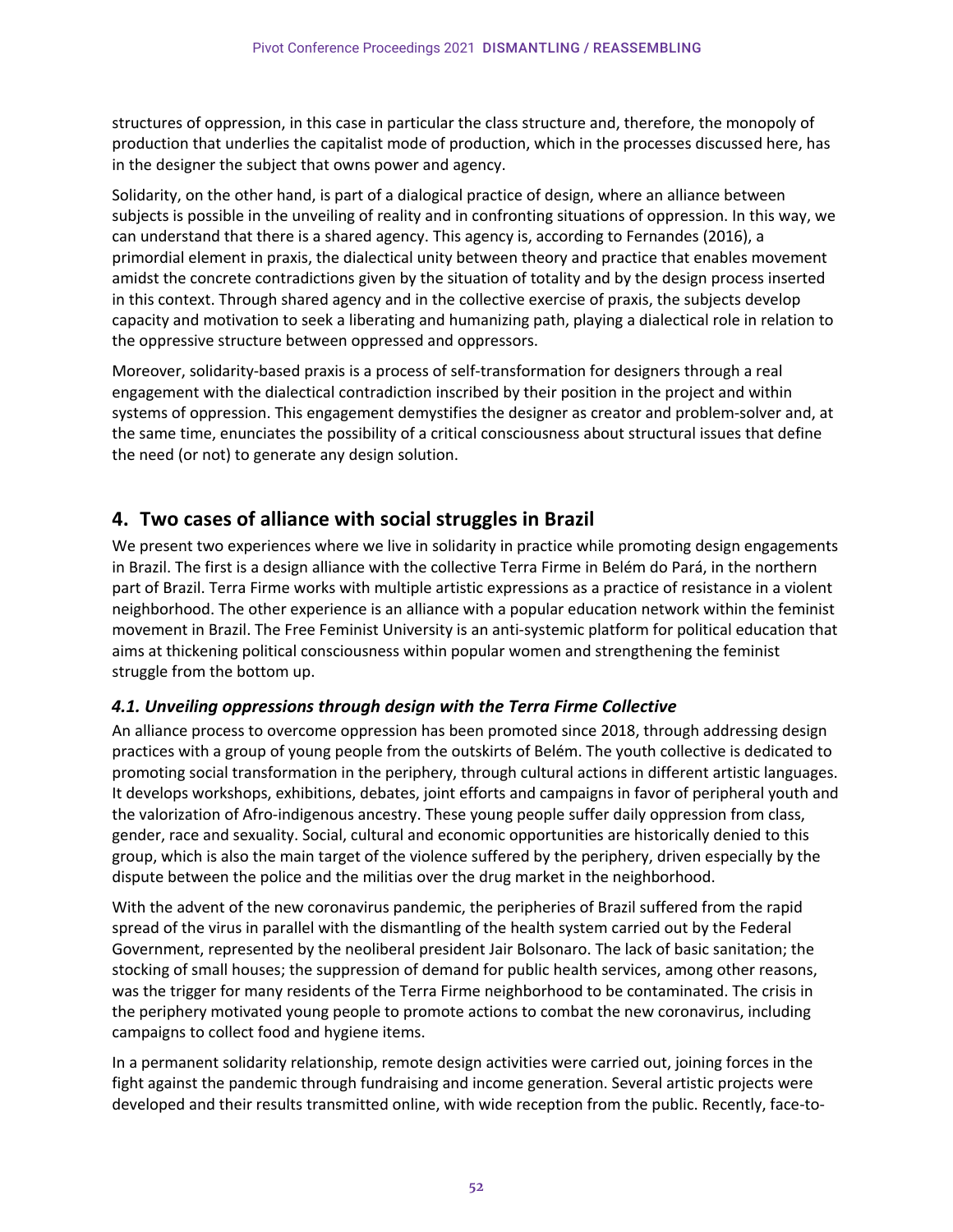face activities have been resumed with the cooling of the pandemic and the increase in vaccination in Brazil. In this alliance for overcoming the challenges imposed by the pandemic, we understand that design practices that aim to raise engagement processes cannot be punctual, much less hierarchical. The structural complexity that generated the problem, against which the designer is invited to act, requires a deep analysis of the context that generates the problem, promoting an understanding of the situation of oppression. This process requires time and continuous engagement, transforms into political participation, and promotes the construction of a new reality.



*Figure 1 Collective of young people gathered before the pandemic to plan their future actions.*



*Figure 2 Campaign to collect food carried out by young people from the Terra Firme neighborhood. December/2020.*

#### *4.2. Politicization through feminist and popular education*

In the face of neoliberal advances and its progressive agendas appropriation, the political education action in social movements reaffirms its structuring role in the construction of political subjects in social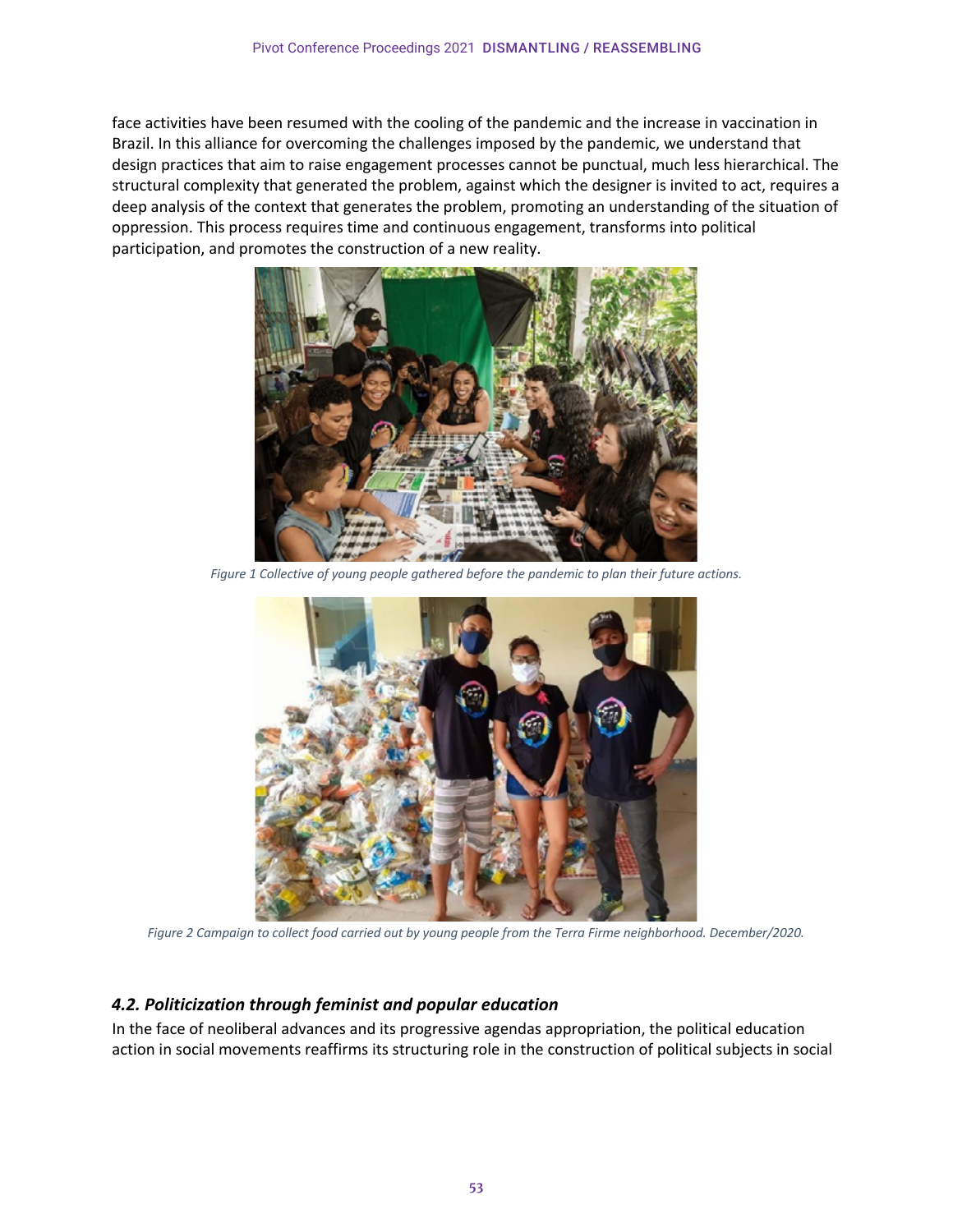struggle. The Free Feminist University (ULF)<sup>1</sup> is a political education organization that operates in Brazil with a focus on the political education of popular women active in the feminist organized movement.

ULF was born as a Distance Education initiative in 2009, when this kind of dynamic was not usual in Brazilian reality. The challenge of addressing issues dear to feminism with popular women marginalized from access to technologies through a digital educative program has always been an emblematic issue in ULF's action.

In 2017, when I joined ULF through my militancy in the Articulation of Brazilian Women, a movement to which ULF is linked, we began to work with a perspective of hybrid courses and I could act as a local educator (working with classes of 20 women in person) and online educator (mobilizing discussion on platforms with a group of 150 women throughout Brazil). From 2020, with the pandemic, we returned to the online modality and currently ULF is going through a reformulation of its political and pedagogical project and is trying to respond to the needs posed by the feminist movements and their political organization. We discovered some clues for our reframed political orientation from a research conducted in 2019<sup>2</sup> (Branco; Lima, 2021), but it was from the experience of the articulation of the feminist movement during the pandemic, when many activities of the political organization against Bolsonaro's authoritarian and neo-fascist government started to be conducted in the online format, that we realized that our pedagogical focus should rest on popular women who need support so that they can assert their political leadership in this scenario. Thus, in the last two years we are mobilizing our educative efforts for accessibility and for political and instrumental discussion about the internet and the technologies in our lives and their limits and potentialities for the political organization of the feminist movement in Brazil.



*Figure 3. In person activity, (re)construction of feminism story through lived experiences in 2018.*

 $1$  The Brazilian translation is Universidade Livre Feminista, the acronym corresponds to this name.

<sup>&</sup>lt;sup>2</sup> The research addressed the access and use of ICTs by popular women in the North and Northeast of Brazil and sought to identify how technologies empower or not the political organization of women in these territories. The research was published in Portuguese, English and Spanish and is available on the Feminist Free University website: www.https://feminismo.org.br/wp-content/uploads/2020/06/In-the-Circles-and-on-the-Networks\_digital\_20maio2021.pdf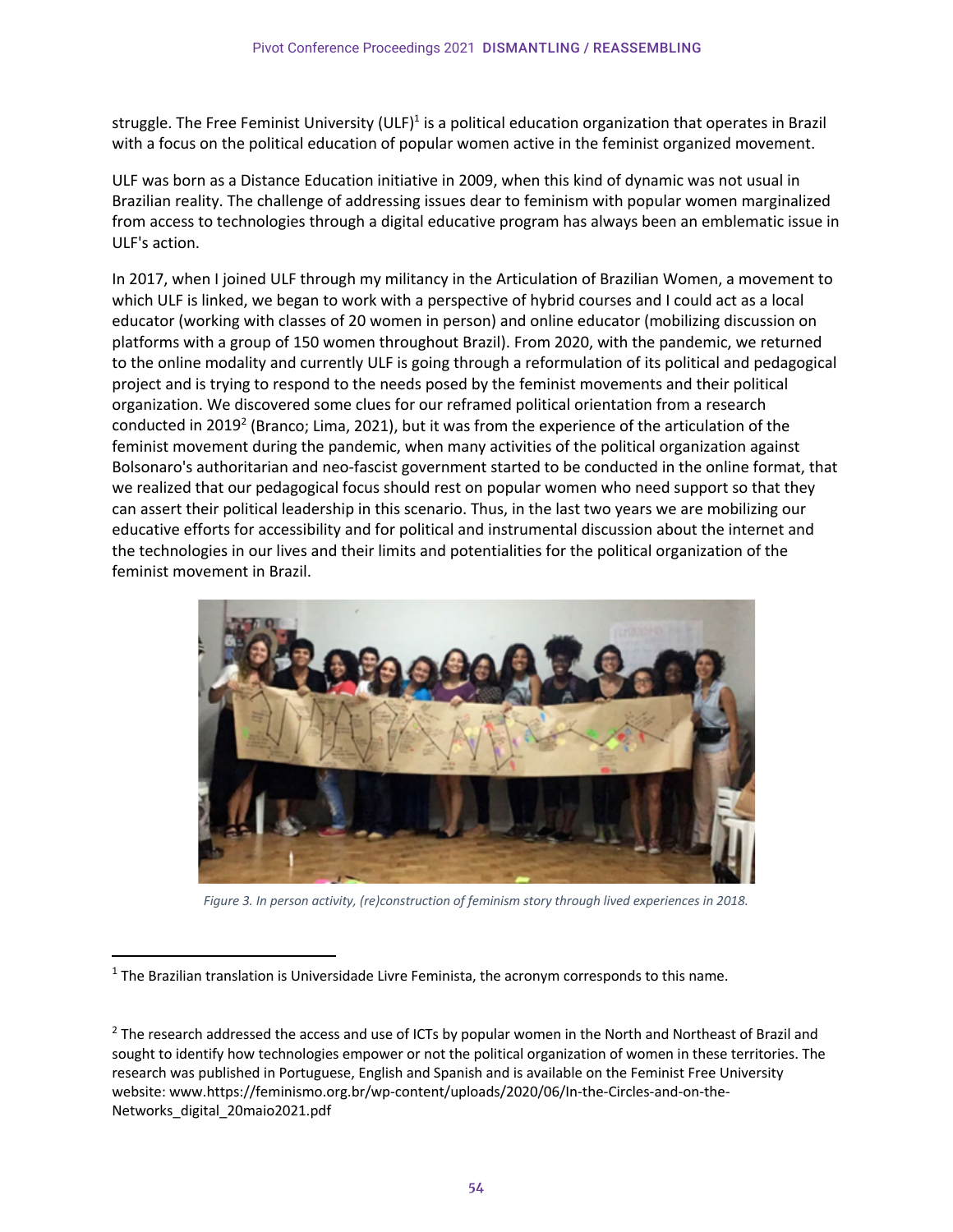Through this time, the designer's work with ULF was not involved in a single research interest or a specific project, but links the knowledge and interests of design and socio-material configuration to the praxis of feminism and popular education reflecting on the political-pedagogical process from practices and demands of the feminist movement. The main reflection for design and for the notion of solidarity is that in this engagement, the "design" project is not "by design", it is a pedagogical process in itself and engenders mobilization and politicization. This kind of experience involves design but is fundamentally multidisciplinary and questions what a design outcome is, who acts on it and for whom.

## **5. Final considerations**

Solidarity can be recognized as a dialogical principle for design as it makes possible an alliance between individuals in the collective unveiling of reality and in the confrontation of oppressive situations. The praxis based on solidarity is a self-transformation process for designers by real engagement in the dialectical contradiction, inscribed by their position in the project and within the systems of oppression. By defending the notion of solidarity, we seek a reconfiguration of power relations within design spaces.

The critical approach to reality, which in Freire (1967; 2005) is part of the conscientization process, can be a key understanding for us to think about the design process as a possibility of alliance with the oppressed. In the critical unveiling of reality, in solidarity with the oppressed, the designer's action consists in collaborating for the transformation of the oppressive situation, and not in elaborating a commodity for a problem-solution purpose.

Freire (2015) denounces the neoliberal incorporation of emancipatory struggle principles. As an example, he comments on the category autonomy, which in the neoliberal perspective started to stimulate individualism and competitiveness. We can do the same exercise and think about the incorporation of empathy into design processes in a neoliberal context and what this means for the objectification of subjects and political erasure within the so-called participatory processes. Freire presents the notion of solidarity as a counterpoint to neoliberal co-optation logics and affirms that solidarity is a historical commitment for the emancipation of the oppressed and the oppressors.

In analysing the two experiences shared above, in contrast to the notion of empathy, we borrow Freire's suggestion and argue for solidarity as an ethical principle for dialogical and antisystemic practice in design. We believe that solidarity engagement in the unveiling of implicit oppressions in a design situation can be a starting point for processes of critical conscientization about structural issues that define the need to generate a "design" project. We also understand that participatory design approaches that are focused on commodity generation can serve as an instrument for alienation, both of the designer and the other participants. On the other hand, working to dismantle oppressive situations in an solidarity-in-praxis alliance can be a political experience of consciousness and reality transformation while designing.

Critical consciousness plays a primary role in combating the mismatch between thought and practice – praxis (Fernandes, 2016). In the effort to equalize these dimensions, we advocate solidarity as a principle and practice that is linked to awareness, recognition of reality, and the agency of transforming this reality. Struggle alliance against different oppressions should permeate the actions of designers interested in deconstructing hegemonic systems. The relationship between designers and oppressed groups should strengthen the weaving of ties in such a way as to make irrelevant the superficial commitment of design grounded in the concept of empathy. We believe that this can be achieved by sewing alliances through design processes grounded in solidarity.